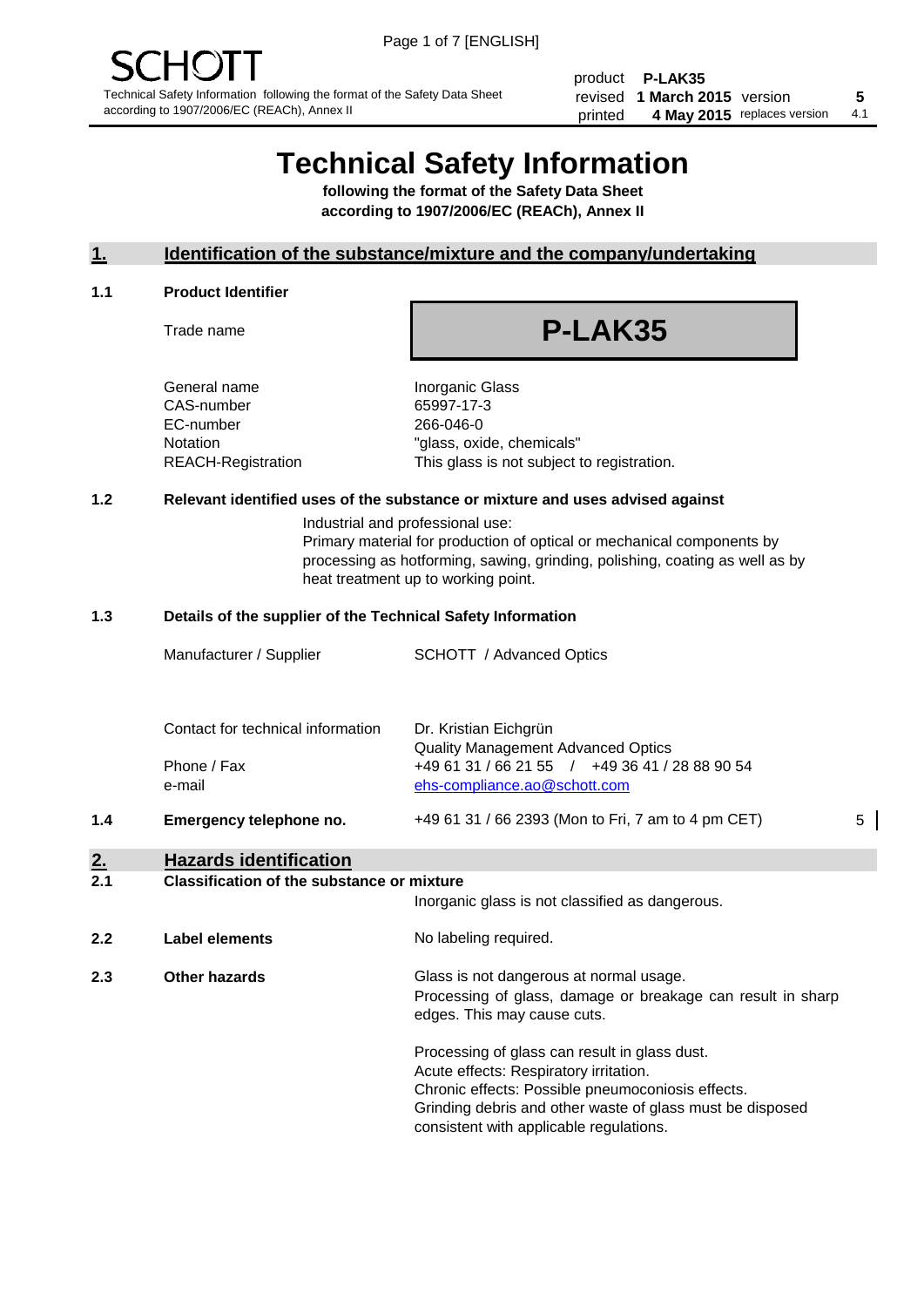## **3. Composition/information on ingredients**

#### **3.1 Substances**

As the substance glass is not included in the candidate list of substances of very high concern, currently there are no information duties according to article 33 of REACH. However for the production of glass we may use substances, which are on the candidate list and had been included in Annex XIV of the REACH regulation or could be included in future . These powdery substances are not present as such in the final glass; they are fully integrated into the glass matrix through the melting process. Thus they loose their original characteristics. The main components are listed as additional information in chapter 16. For more information please refer to ehs-compliance.ao@schott.com.

#### **3.2 Mixtures**

Glass is classified as substance acc. to regulation (EC) No 987/2008 (amending of Reach-Reg.).

#### **4. First aid measures**

#### **4.1 Description of first aid measures**

| <b>General information</b> | Glass is no hazardous substance. The following information<br>refer to glass dust and glass splinter which may result from<br>processing or breakage. |
|----------------------------|-------------------------------------------------------------------------------------------------------------------------------------------------------|
| <b>After inhalation</b>    | Supply fresh air; consult doctor in case of complaints                                                                                                |
| After skin contact         | Normally not dangerous.                                                                                                                               |
|                            | Consult doctor in case of complaints.                                                                                                                 |
| After eye contact          | Rinse under running water.                                                                                                                            |
|                            | Consult doctor in case of complaints.                                                                                                                 |
| <b>After swallowing</b>    | Consult doctor                                                                                                                                        |

#### **4.2 Most important symptoms and effects, both acute and delayed**

none known

**4.3 Indication of immediate medical attention and special treatment needed** 

|     |                                                                     | none                           |
|-----|---------------------------------------------------------------------|--------------------------------|
| 5.  | <b>Fire fighting measures</b>                                       |                                |
| 5.1 | <b>Extinguishing media</b>                                          | no requirements                |
| 5.2 | Special hazards arising from the substance or mixture               | none. Glass is noncombustible. |
| 5.3 | <b>Advice for firefighters</b>                                      | none                           |
| 6.  | <b>Accidental release measures</b>                                  |                                |
| 6.1 | Personal precautions, protective equipment and emergency procedures |                                |
|     |                                                                     | none                           |
| 6.2 | <b>Environmental Precautions</b>                                    | none                           |
| 6.3 | Methods and material for containment and cleaning up                | none                           |
| 6.4 | Reference to other sections                                         | none                           |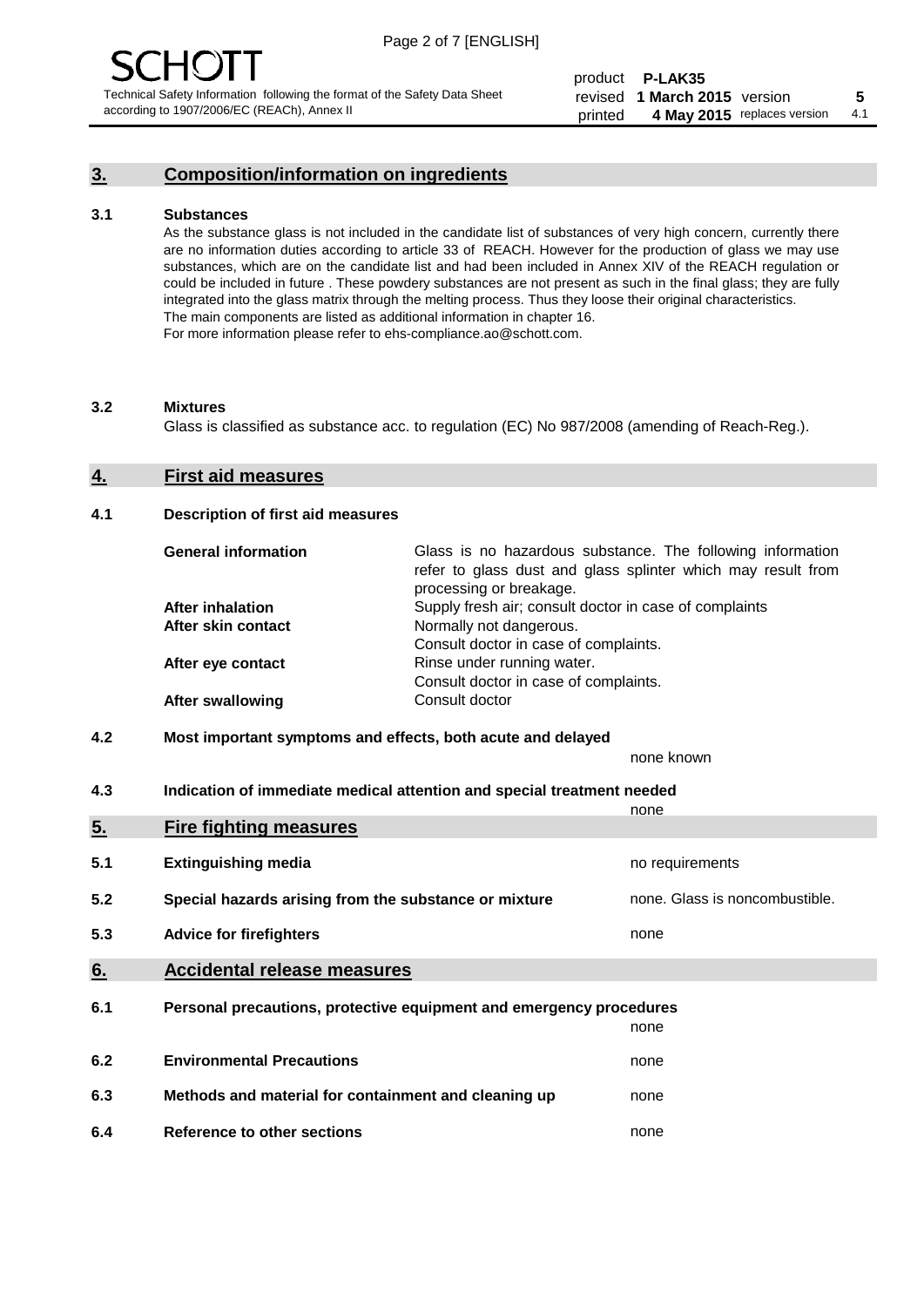

product **P-LAK35** revised **5 1 March 2015** version printed 4 May 2015 replaces version 4.1

| <u>7.</u> | <b>Handling and storage</b>                                                                                      |                                                                                                                                                                                                                                                                                                                                                                                     |
|-----------|------------------------------------------------------------------------------------------------------------------|-------------------------------------------------------------------------------------------------------------------------------------------------------------------------------------------------------------------------------------------------------------------------------------------------------------------------------------------------------------------------------------|
| 7.1       | <b>Precautions for safe handling</b>                                                                             | Avoid breakage because of injury risk by sharp edges.                                                                                                                                                                                                                                                                                                                               |
| 7.2       | Conditions for safe storage, including any incompatibilities                                                     | Store in dry environment. Avoid excessive humidity.                                                                                                                                                                                                                                                                                                                                 |
| 7.3       | Specific end use(s)                                                                                              | see section 1.2                                                                                                                                                                                                                                                                                                                                                                     |
| <u>8.</u> | <b>Exposure controls / personal protection</b>                                                                   |                                                                                                                                                                                                                                                                                                                                                                                     |
| 8.1       | <b>Control parameters</b><br>Regulation<br>Value<br>0.3 mg / $m3$<br>peak limit<br>no information<br>teratogenic | In case of dust formation, declaration for FUSED SILICA, CAS-No: 60676-86-0<br>TRGS 900 - GERMAN OCCUPATIONAL EXPOSURE LIMIT VALUES (01/2006)<br>(EXPOSURE LIMIT VALUE) with reference to the respirable fraction.<br>There is no reason to fear a risk of damage to the developing embryo<br>or foetus when limit value is adhered to                                              |
| 8.2       | <b>Exposure controls</b><br>in general.                                                                          | Technical measures and appropriate work processes have higher priority than personal<br>protective equipment. Provide adequate ventilation by local exhaust ventilation or ventilation<br>Adequate assessment tools for verification of effectivity of the protective measures includes<br>methods of measurements as described in "Technischen Regeln for Gefahrstoffe (TRGS) 402. |
|           | <b>Respiratory Protection</b>                                                                                    | Technical measure: wet grinding/processing, avoid dust<br>formation.<br>If glass dust or particulates are above the national exposure<br>limits use a national approved respirator for dust and fibers.                                                                                                                                                                             |
|           | <b>Hand Protection</b>                                                                                           | Use protective gloves and safety wristbands for protection<br>against cut injuries.                                                                                                                                                                                                                                                                                                 |
|           | Eye Protection                                                                                                   | Use industrial safety glasses that meet national standards.                                                                                                                                                                                                                                                                                                                         |
|           | <b>Personnel Protection</b>                                                                                      | Use safety skirting for protection from sharp edges.<br>Wear safety shoes.                                                                                                                                                                                                                                                                                                          |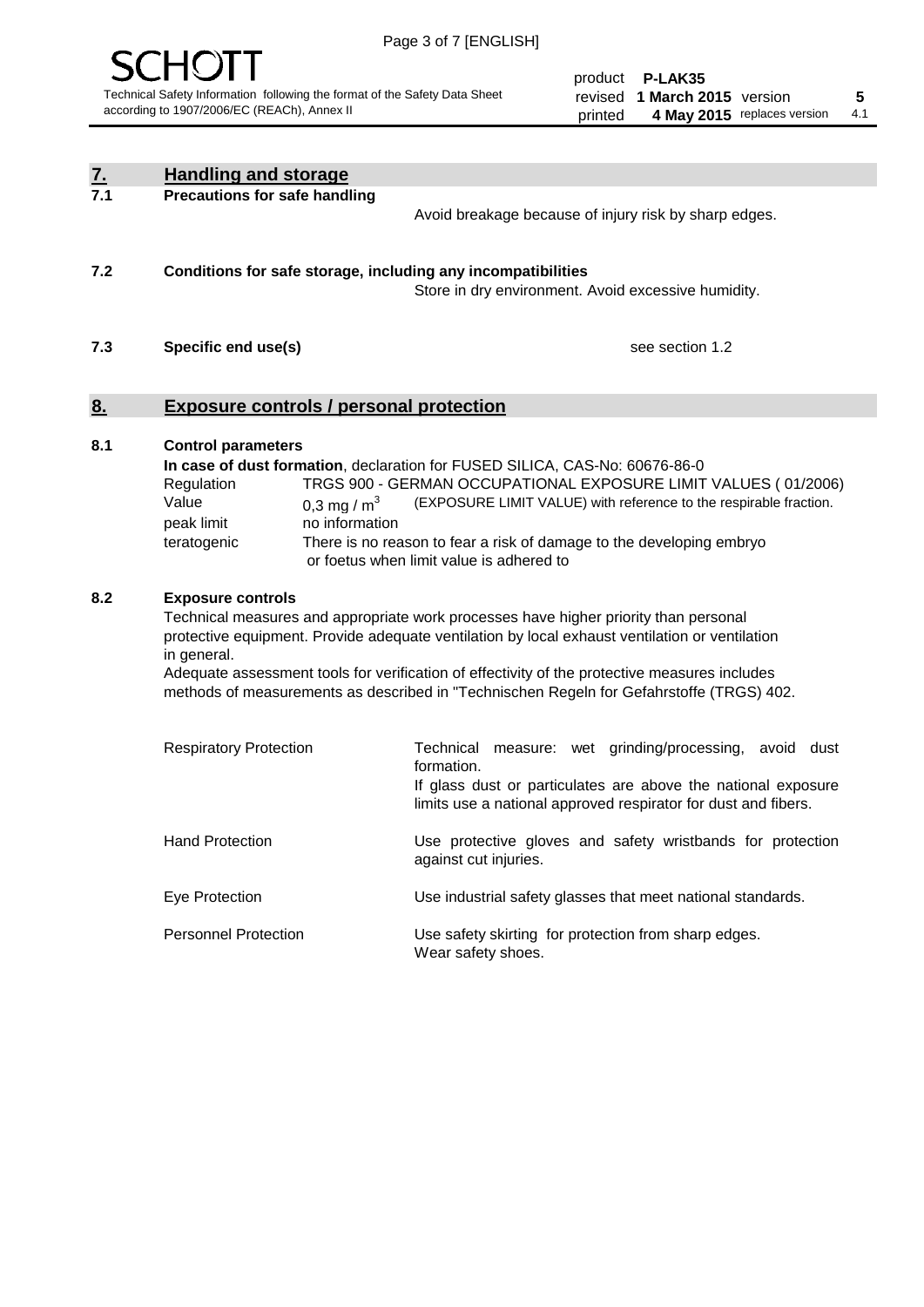#### **9. Physical and chemical properties**

#### **9.1 Information on basic physical and chemical properties**

|     | Appearance                            |                                                    |
|-----|---------------------------------------|----------------------------------------------------|
|     | <b>Physical state</b>                 | solid                                              |
|     | <b>Colour</b>                         | transparent or coloured                            |
|     | <b>Odour</b>                          | odourless                                          |
|     | pH-value                              | not applicable                                     |
|     | Boilling point/boilling range         | not applicable                                     |
|     | Melting point/melting range           | 508 °C                                             |
|     |                                       | Transformation temperature according to ISO 7884-8 |
|     | <b>Flashpoint</b>                     | not combustible                                    |
|     | <b>Combustibility</b>                 | not combustible                                    |
|     | Ignition temperature                  | none                                               |
|     | <b>Auto flammability</b>              | none                                               |
|     | Danger of explosion                   | none                                               |
|     | <b>Explosive limits upper / lower</b> | none                                               |
|     | <b>Oxidizing characteristics</b>      | none                                               |
|     | Vapour pressure                       | not applicable                                     |
|     | Density (20 °C)                       | 3,85 g/ccm                                         |
|     | <b>Water solubility</b>               | not applicable                                     |
|     | <b>Fat solubility</b>                 | not applicable                                     |
|     | n-octanol-water partition coefficient | not applicable                                     |
|     | <b>Other information</b>              | none                                               |
| 9.2 | <b>Other information</b>              | none                                               |

#### **10. Stability and Reactivity**

#### **10.1 Reactivity**

Glass is a stable material. Glass is inert to many chemicals, but may react to hot, strong alkaline solutions and with hydrofluoric, fluorosilicic and phosphoric acids. When heated to temperatures above the melting point, metal oxide fumes may be emitted.

Glass is an amorphous, inorganic, usually transparent or translucent substance consisting of a mixture of silicates or sometimes borates or phosphates as glass formers. With additions of modifiers a melt is produced at high temperatures, that cools to a solid state without crystallization.

#### **10.2 Chemical stability**

Glass is stable at normal environmental conditions.

**10.3 Possibility of hazardous reactions** 

No hazardous reactions at intended use.

| 10.4 | <b>Conditions to avoid</b>              | see section 10.1 |
|------|-----------------------------------------|------------------|
| 10.5 | Incompatible materials                  | see section 10.1 |
| 10.6 | <b>Hazardous decomposition products</b> | see section 10.1 |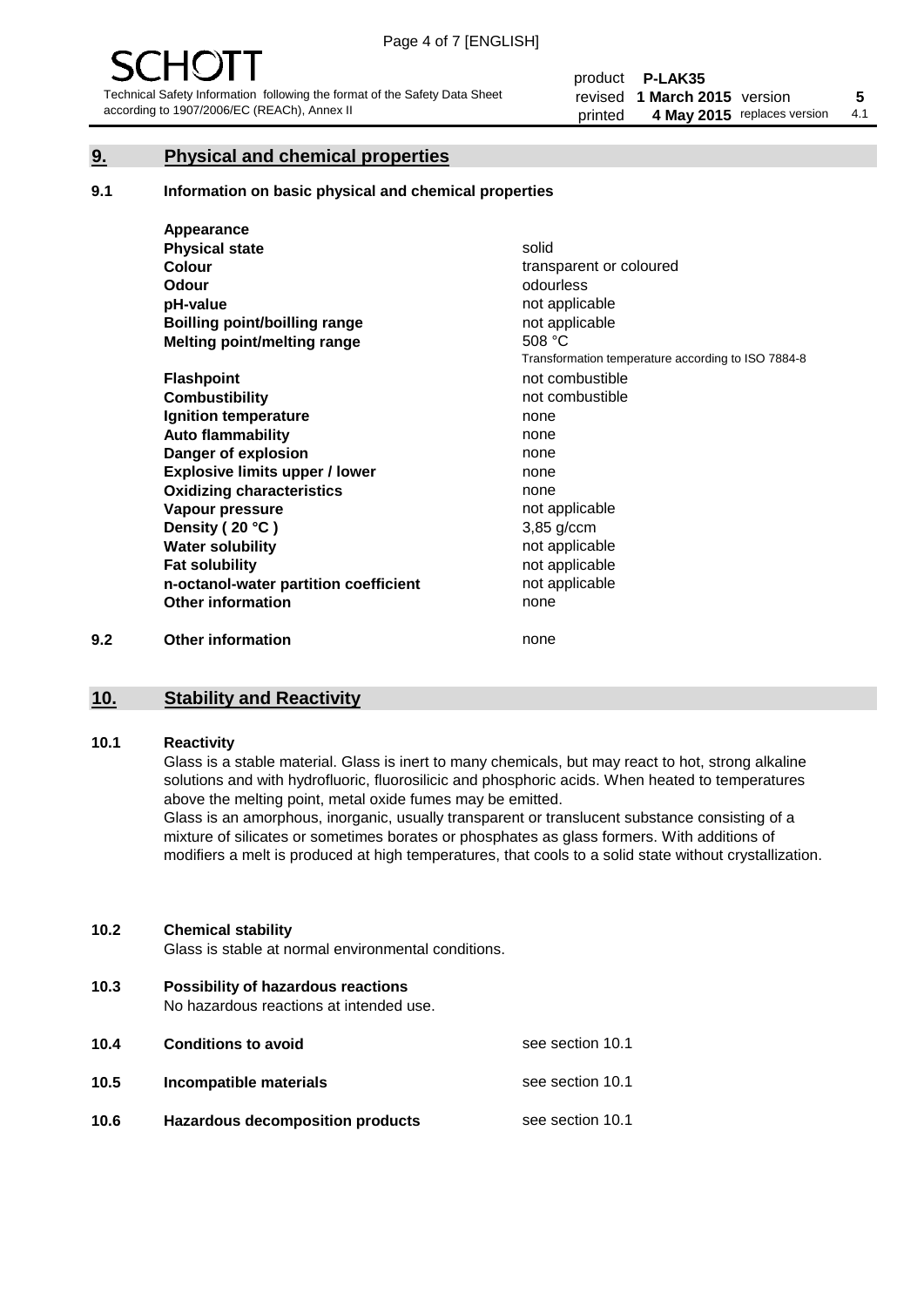

#### **11. Toxicological information**

**11.1 Information on toxicological effects** Toxicological data are not available.

## **12. Ecological information**

- **12.1 Toxicity**
- **12.2 Persistence and degradability**
- **12.3 Bioaccumulative potential**
- **12.4 Mobility in soil**
- **12.5 Results of PBT and vPvB assessment**
- **12.6 Other adverse effects**

#### **13. Disposal considerations**

**13.1 Waste treatment methods**

Disposal according to local regulations

unknown unknown unknown unknown

unknown unknown

| <u>14.</u> | <b>Transport information</b>                                            |                     |
|------------|-------------------------------------------------------------------------|---------------------|
| 14.1       | <b>UN Number</b>                                                        | no requirements     |
| 14.2       | <b>UN Proper Shipping Name</b>                                          | no requirements     |
| 14.3       | <b>Transport hazard class(es)</b>                                       | no requirements     |
| 14.4       | Packing group                                                           | no requirements     |
| 14.5       | <b>Environmental hazards</b>                                            | no requirements     |
| 14.6       | Special precautions for user                                            | see sections 6 to 8 |
| 14.7       | Transport in bulk according to Annex II of MARPOL73/78 and the IBC Code |                     |
|            |                                                                         | no requirements     |

#### **15. Regulatory information**

#### **15.1 Safety, health and environmental regulations/legislation specific for the substance or mixture**

**REACH** Under REACH glass is classified as a "Substance". According to Appendix V Number 11 of the REACh regulation glass is exempted from registration if specified conditions are met. SCHOTT AG, Advanced Optics has examined this conditions for its products. This glass is not subject to registration.

**RoHS** This glass does not contain - according to our knowledge - materials in concentrations, whose placing on the market is forbidden in accordance to the current requirements of the European Directive 2011/65/EU.

#### **United Nations Globally Harmonized System (UN-GHS) related to safety information.**

This information considers also the requirements of the UN-GHS related to safety information.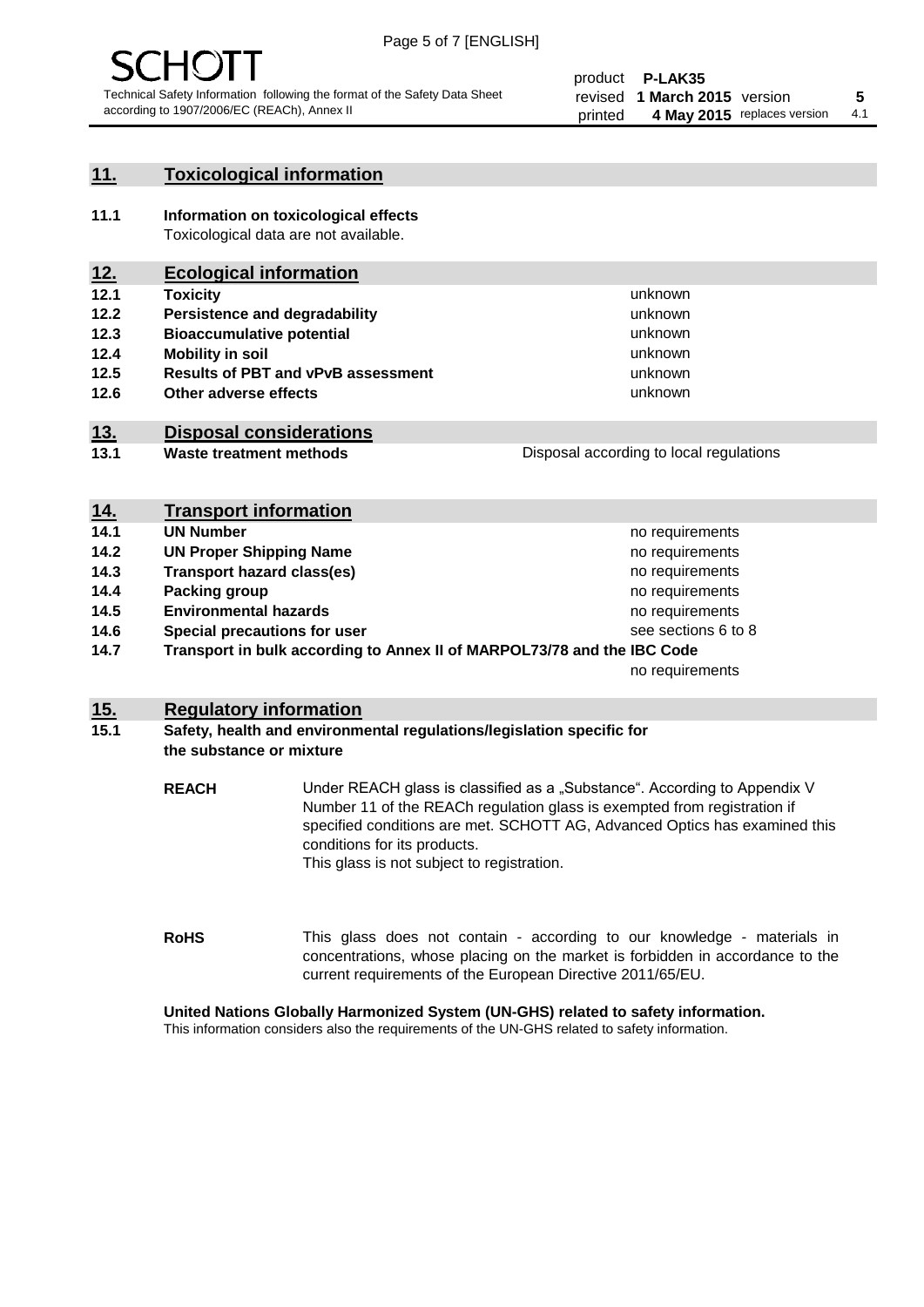# $\mathbf{H}$

Technical Safety Information following the format of the Safety Data Sheet according to 1907/2006/EC (REACh), Annex II

#### product **P-LAK35** revised **5 1 March 2015** version printed 4 May 2015 replaces version 4.1

#### **15.2 Chemical Safety Assessment**

A Chemical Safety Assessment has not been carried out.

#### **16. Other information**

#### **16.1 Composition of mixture according to raw materials, based on the oxides.**

| chemical                 |               | proportion    | <b>SVHC (REACH)</b> | Reg.           | <b>OSHA</b>                                   | <b>ACGIH</b>                 | Carc. |
|--------------------------|---------------|---------------|---------------------|----------------|-----------------------------------------------|------------------------------|-------|
| name                     | <b>CAS-No</b> | of weigth (%) | (Y/N)               | (Y/N)          | <b>PEL</b>                                    | TLV                          | (Y/N) |
| Aluminum Oxide           | 1344-28-1     | < 1           | No.                 | Yes            | $15 \text{ mg/m}^3$                           | $10 \text{ mg/m}^3$          | No    |
| Boron Oxide              | 1303-86-2     | $20 - 30$     | Yes                 | Yes            | $15 \text{ mg/m}^3$                           | $10 \text{ mg/m}^3$          | No    |
| Barium Oxide             | 1304-28-5     | $10 - 20$     | No.                 | Yes            | $0.5 \text{ mg/m}^3$ 0.05 mg/m <sup>3</sup>   |                              | No    |
| Lanthanum Oxide          | 1312-81-8     | $20 - 30$     | No.                 | N <sub>o</sub> | N/A                                           | N/A                          | No    |
| Lithium Oxide            | 12057-24-8    | $1 - 10$      | No.                 | Yes            | N/A                                           | N/A                          | No    |
| <b>Antimony Trioxide</b> | 1309-64-4     | < 1           | No.                 | Yes            | $0.5 \,\mathrm{mq/m^3}$ 0.5 mg/m <sup>3</sup> |                              | Yes   |
| Silica                   | 14808-60-7    | $1 - 10$      | No.                 | Yes            | $0.1 \text{ mg/m}^3$ 0.025 mg/m <sup>3</sup>  |                              | No    |
| Strontium Oxide          | 1314-11-0     | $1 - 10$      | <b>No</b>           | <b>No</b>      | N/A                                           | N/A                          | No    |
| Tantalum Oxide           | 1314-61-0     | < 1           | No.                 | Yes            | $5 \text{ mg/m}^3$                            | $5 \text{ mg/m}^3$           | No    |
| Yttrium Oxide            | 1314-36-9     | $1 - 10$      | No.                 | Yes            | 1 mg/m <sup>3</sup>                           | 1 mg/m <sup>3</sup>          | No    |
| Zinc Oxide               | 1314-13-2     | $1 - 10$      | <b>No</b>           | Yes            | 5 mg/m <sup>3</sup> (fume)                    | 2 mg/m <sup>3</sup> (R dust) | No    |
| Zirconium Oxide          | 1314-23-4     | $1 - 10$      | No.                 | Yes            | $5 \text{ mg/m}^3$                            | $5 \text{ mg/m}^3$           | No    |
|                          |               |               |                     |                |                                               |                              |       |

#### **The classification and limiting values are valid for the raw materials, see section 3. Glass is not a substance of very high concern (SVHC).**

#### **Explanations to the data in the table**

| SVHC(REACH)        | The raw material is listed in the candidate list of the substances of very high<br>concern                                                                 |
|--------------------|------------------------------------------------------------------------------------------------------------------------------------------------------------|
| Reg.               | Regulated chemical substance per list OSHA Regulations (Standards - 29 CFR)<br>Subpart 1910.1000 Tables Z1 to Z3 Limits for Air Contaminants               |
| OSHA / PEL         | Permissible exposure limit – for chemical materials, issued by the OSHA                                                                                    |
| <b>ACGIH / TLV</b> | Threshold limit value - chemical substances classification by the ACGIH                                                                                    |
| <b>OSHA</b>        | Occupational Safety and Health Administration, an organization of the US.<br>Department of Labor (www.osha.gov).                                           |
| <b>ACGIH</b>       | American Conference of Governmental Industrial Hygienists (ACGIH), an<br>member-based organization that advances occupational and environmental<br>health. |
| Carc.              | Chemical substance classified as carcinogen                                                                                                                |